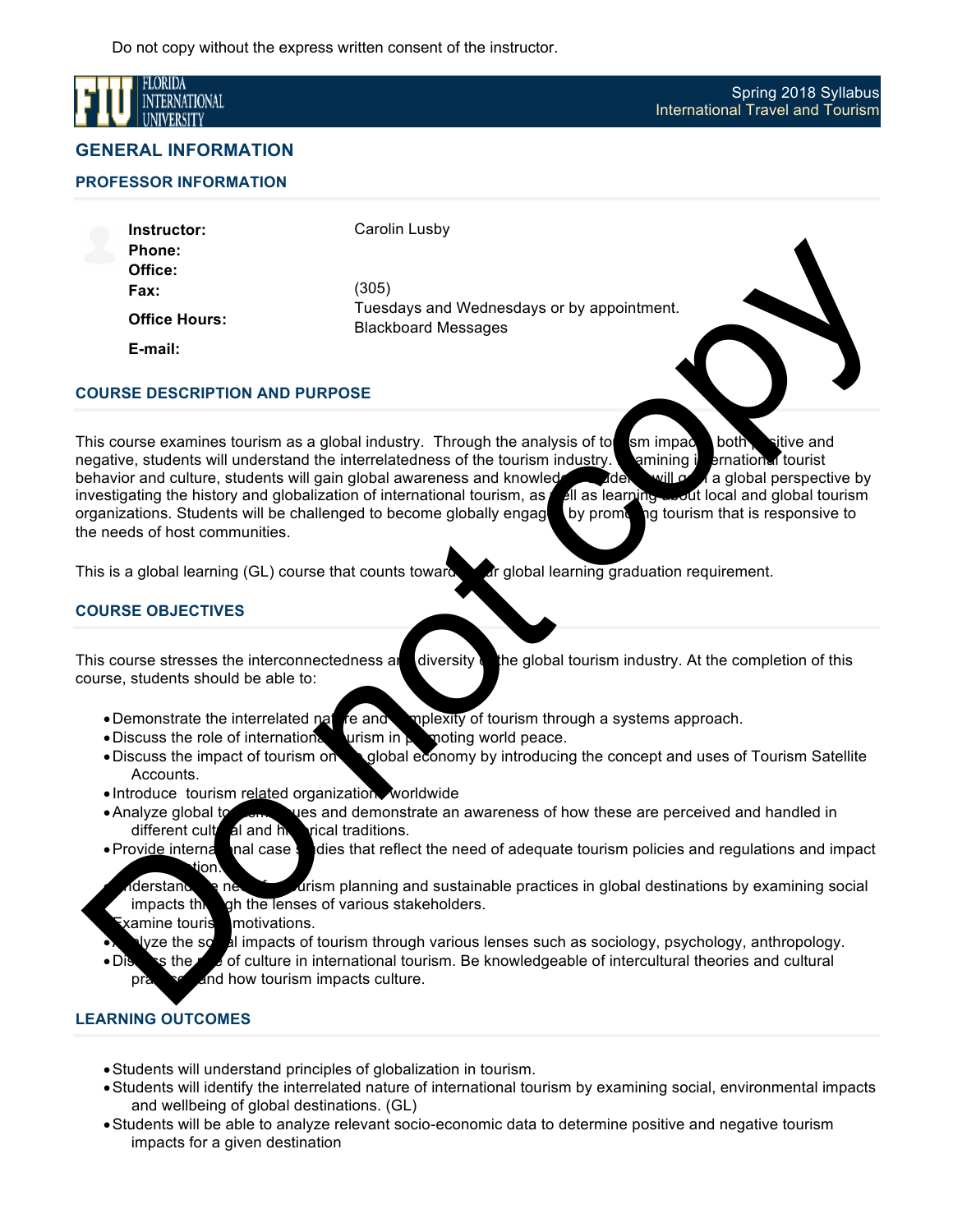- •Students will be able to discuss the impact of tourism on the global economy through various lenses such as Tourism Satellite Accounts, local people, multinational stakeholders. (GL)
- •Students will be able to describe international tourism throughout the ages.
- •Students will be able to examine tourism motivations.
- •Students will be able to analyze the social impacts of tourism through various lenses such as sociology, psychology, anthropology. (GL)
- •Students will be able to understand the role of culture in international tourism, demonstrating a knowledge of intercultural theories, cultural practices and how tourism impacts culture. (GL)
- •Students will show a willingness to promote tourism that is sustainable and responsive to local needs and cultural practices. (GL)
- Students will be able to articulate under what conditions international tourism can increase intercultural understanding and promote peace. (GL)

## **GLOBAL LEARNING COURSE OUTCOMES**

Global Engagement: Students will show a willingness to promote tourism that is sustainable and responsive to lo needs and cultural practices.

Global Perspective: Students will be able to discuss the impact of tourism on the global equal enough various lenses such as Tourism Satellite Accounts, local people, and multinational stake holders.

Global Awareness: Students will identify the interrelated nature of interparties of the social, environmental and economic impacts of international tourism on cultures and the welling of global destinations.

## **TEACHING METHODOLOGY**

Classes will consist of lectures, analysis of various inter $\mathbf{r}$  and case studies, discussions, audiovisual presentations and practical projects. Sustaine will be able to a directed under what conditions international tourism can browse interculture into the course of the control of the control of the control of the control of the control of the control of the contr

This course requires that students attend and  $\alpha$  dely participate in class sessions.

## **IMPORTANT INFORMATION**

### **COURSE PREREQUISITES**

There are no prerequisites for this cour

#### **TEXTBOOK**

**International Townsm** te Reisinger Roundge, 1st edition, 2012 ISBN-107506789 ISBN-13: 780750678971

You may purchase your textbook online at the FIU Bookstore.

## **OTHER READING MATERIAL**

#### **Select additional readings on Global Awareness:**

Apostolopoulos, Y., Leivadu, S., & Yiannakis, A. (2009). *The sociology of tourism.* Routledge Publishing.

Ashley, C., & Roe, D. (2002, March). Making tourism work for the poor: strategies and challenges in southern Africa. *Development Southern Africa, 19*(1), pp. 61-82.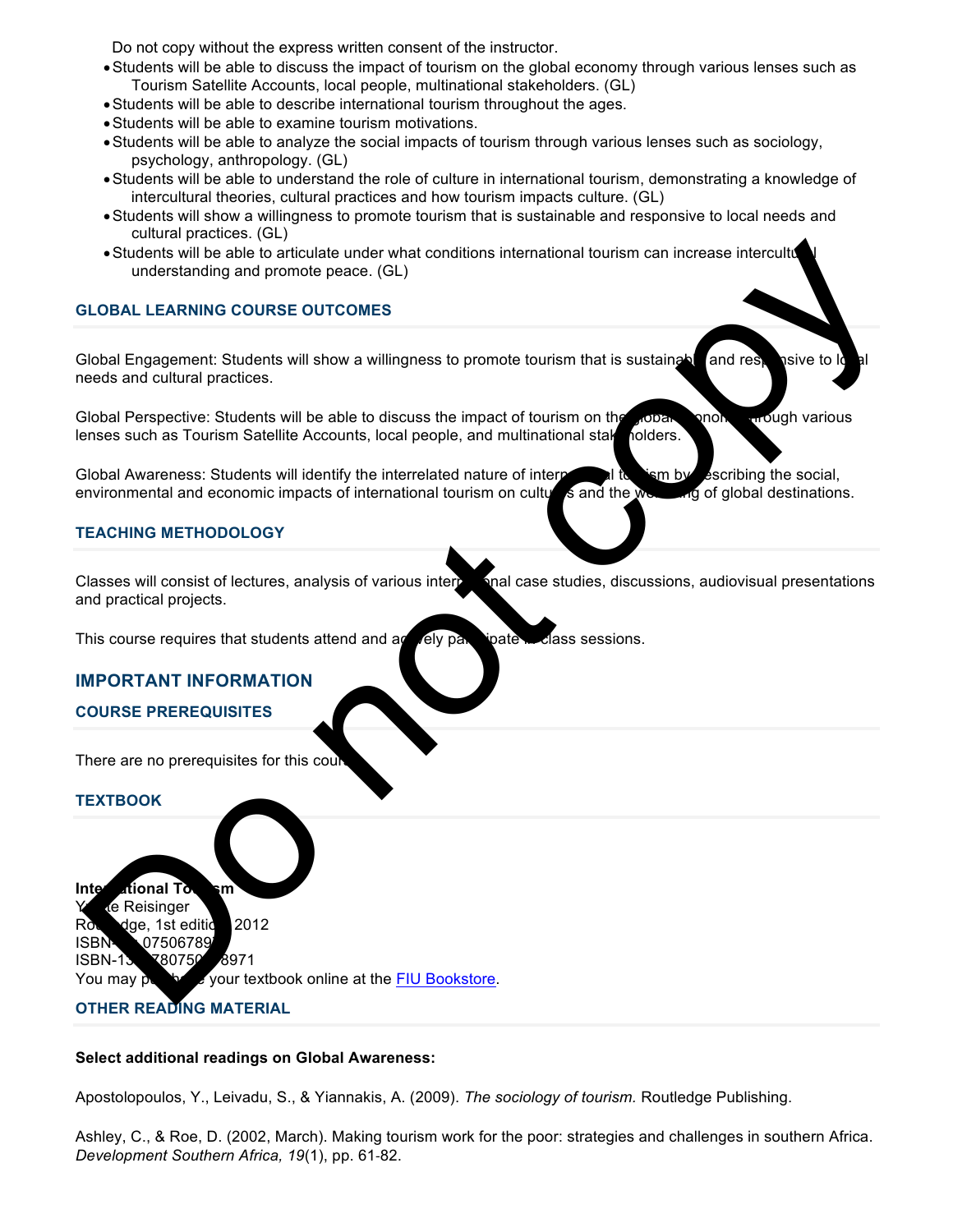Butler, R. (2006). *The tourism area life cycle.* Channel View Publications Do not copy without the express written consent of the instructor.

Jafari, J, (1987). Tourism models: the sociocultural aspects. Tourism management (8), 2, 151-159.

Pearce, P. (2005). *Tourist behavior.* Channel View Publications.

Urry, J. (2008). *The tourist gaze.* Sage Publishing

Weaver, D. (2010). *Ecotourism.* Wiley Publishing

Sims, R. (2009). Food, place and authenticity: local food and the sustainable tourism experience. *Journal Sustainable Tourism,* 17(3), pp. 321-336.

## **POLICIES**

Please review the FIU's Policies webpage. The policies webpage contains essential information regarding guide les relevant to all courses at FIU, as well as additional information about acceptable netiquette sonline urses.

## **TECHNICAL REQUIREMENTS & SKILLS**

One of the greatest barriers to taking an online course is a lack of basic computer. By computer literacy we mean being able to manage and organize computer files efficiently, and learning to use your computer's operating system and software quickly and easily. Keep in mind that this is not **computer** eracy course; but students enrolled in online courses are expected to have moderate proficiency  $\Box$  and a computer. Please go to the "What's Required" webpage to find out more information on this subject. Sims, R. (2009), Food, place and authoritiest; local food and the sustainable tourism experience. Journal<br>
Sistemation Tourism, 17(3), pp. 321-336,<br>
Do the FIUs Policies webpape. The policies webpape contains essential inf

Please visit our Technical Requirements webpage for a contact information.

## **ACCESSIBILITY AND ACCOMMODATION**

Please visit our ADA Compliance webpage for in **the interpretation about accessibility** involving the tools used in this course.

Please visit Blackboard's Commitment Accessibility webpage for more information.

For additional assistance please contain FIU's Disability Resource Center.

# **COURSE DETAIL**

**COURSE COMMUNICATION** 

Communication in this curse will take place via **Messages.** 

M<sub>sages</sub> is a privation desecure text-based communication system which occurs within a course among its Course mere there is users must log on to Blackboard to send, receive, or read messages. The Messages tool is located on the Course Menu, on the left side of the course webpage. It is recommended that students check their messages routinely ensure p-to-date communication.

Visit our Writing Resources webpage for more information on professional writing and technical communication skills.

### **ASSIGNMENTS**

There will be quizzes, discussions and a class project. Please see the course calendar for due dates.

#### **DISCUSSION FORUMS**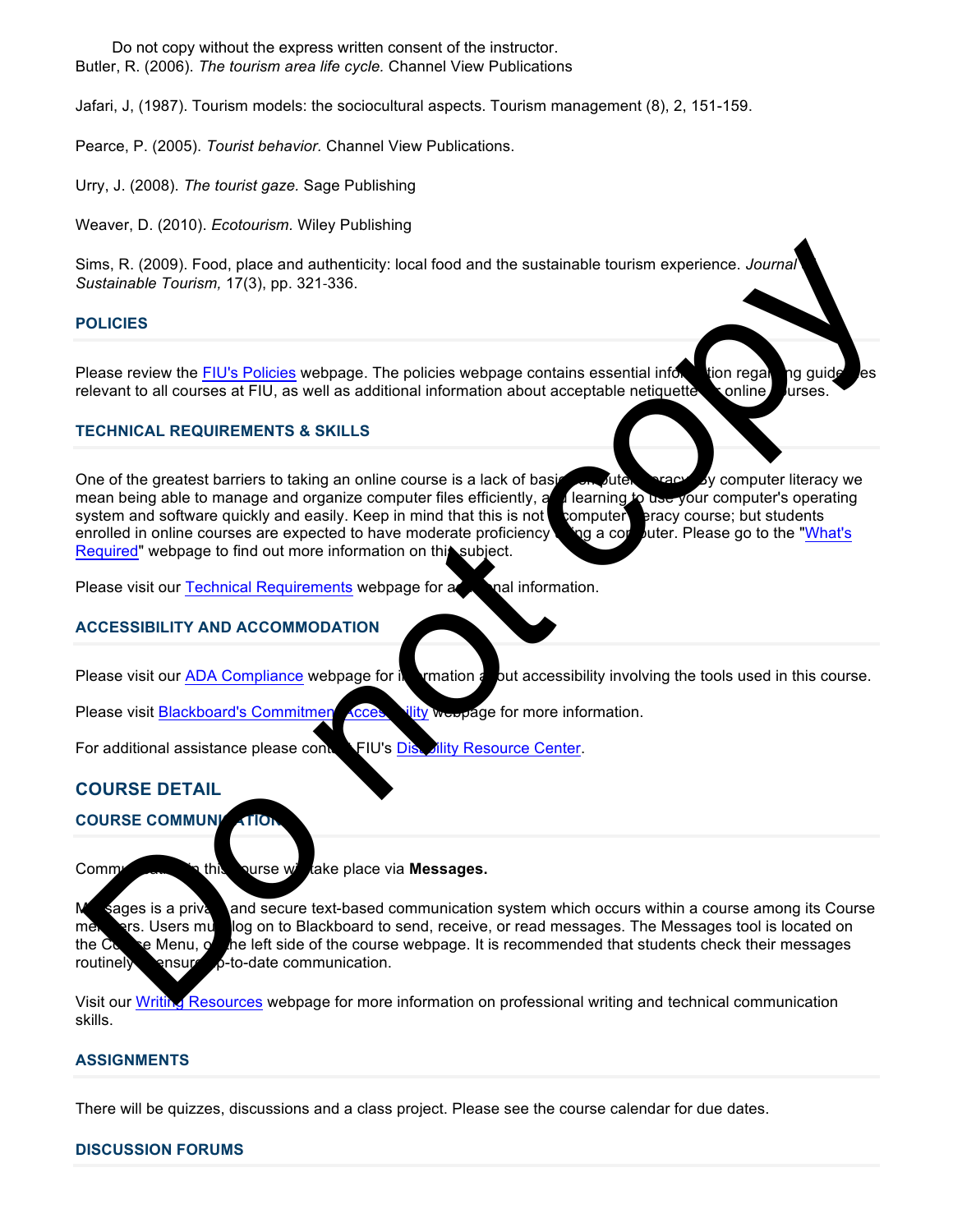Keep in mind that your discussion forum postings will likely be seen by other members of the course. Care should be taken when determining what to post.

### **EXAMS**

There will be two exams that may include true/false, multiple choice, matching and essay questions. Exams will partially assess global perspective and global engagement. If a valid reason keeps a student from completing an exam at the scheduled time, it is the student's responsibility to contact the professor prior the exam.

| In order to mitigate any issues with your computer and online assessments, it is very important that you to be the<br>"Practice Quiz" from each computer you will be using to take your graded quizzes and exams. It is your<br>responsibility to make sure your computer meets the minimum hardware requirements. |                       |                                                                                                                                                                                                   |        |                              |  |  |  |
|--------------------------------------------------------------------------------------------------------------------------------------------------------------------------------------------------------------------------------------------------------------------------------------------------------------------|-----------------------|---------------------------------------------------------------------------------------------------------------------------------------------------------------------------------------------------|--------|------------------------------|--|--|--|
|                                                                                                                                                                                                                                                                                                                    |                       | Assessments in this course are not compatible with mobile devices and should not be taken through a h-<br>or a tablet. If you need further assistance please contact FIU Online Support Services. |        | one                          |  |  |  |
| <b>GRADING</b>                                                                                                                                                                                                                                                                                                     |                       |                                                                                                                                                                                                   |        |                              |  |  |  |
| <b>Course Requirements</b>                                                                                                                                                                                                                                                                                         |                       |                                                                                                                                                                                                   |        | Weight                       |  |  |  |
| Discussions/Quizzes                                                                                                                                                                                                                                                                                                |                       | 30%                                                                                                                                                                                               |        |                              |  |  |  |
| <b>Mid Term Exam</b>                                                                                                                                                                                                                                                                                               |                       | 20%                                                                                                                                                                                               |        |                              |  |  |  |
| Group Project                                                                                                                                                                                                                                                                                                      |                       | 20%                                                                                                                                                                                               |        |                              |  |  |  |
| Exam 2                                                                                                                                                                                                                                                                                                             |                       |                                                                                                                                                                                                   |        | 20%                          |  |  |  |
| Indvidual Organization                                                                                                                                                                                                                                                                                             | 10%                   |                                                                                                                                                                                                   |        |                              |  |  |  |
| <b>Total</b>                                                                                                                                                                                                                                                                                                       |                       |                                                                                                                                                                                                   |        | 100%                         |  |  |  |
| Letter<br>Range                                                                                                                                                                                                                                                                                                    | Letter                | Ran                                                                                                                                                                                               | Letter | Range                        |  |  |  |
| A                                                                                                                                                                                                                                                                                                                  | <b>B-</b><br>Above 93 | $1 - 83$                                                                                                                                                                                          | D+     | $67 - 70$                    |  |  |  |
| $91 - 92$<br>A-                                                                                                                                                                                                                                                                                                    |                       | $7 - 80$                                                                                                                                                                                          | D      | $64 - 66$                    |  |  |  |
| $87 - 90$<br>B+                                                                                                                                                                                                                                                                                                    |                       | 74 - 76                                                                                                                                                                                           | D-     | $61 - 63$                    |  |  |  |
| $84 - 86$<br>B                                                                                                                                                                                                                                                                                                     |                       | $71 - 73$                                                                                                                                                                                         | F      | < 61                         |  |  |  |
| <b>COURSE CALENDAR</b><br><b>WEEKLY SCHEDUL</b>                                                                                                                                                                                                                                                                    |                       |                                                                                                                                                                                                   |        |                              |  |  |  |
|                                                                                                                                                                                                                                                                                                                    |                       |                                                                                                                                                                                                   |        |                              |  |  |  |
| Mod                                                                                                                                                                                                                                                                                                                | Date                  | <b>Lecture Content</b>                                                                                                                                                                            |        | <b>Assignment and Grades</b> |  |  |  |
| dule 1:<br><b>Nuction</b><br>In.                                                                                                                                                                                                                                                                                   | Jan 9-22              | Tourism Introduction Ch 1);<br><b>Tourism Organizations</b>                                                                                                                                       | (5pts) | Discussion Board 1: Intro    |  |  |  |
| Histor<br><b>Module</b><br><b>Internation</b><br>arism                                                                                                                                                                                                                                                             | Jan 23- Feb 5         | <b>History Lecture</b><br><b>Globalization Lecture</b><br>Jafari's Platform                                                                                                                       |        | Quiz 1 (5 pts)               |  |  |  |

#### **COURSE CALENDAR**

| Mod                                                                     | ગ્નate             | <b>Lecture Content</b>                                                      | <b>Assignment and Grades</b>                                         |
|-------------------------------------------------------------------------|--------------------|-----------------------------------------------------------------------------|----------------------------------------------------------------------|
| dule 1:<br><b>duction</b><br>lħ.                                        | Jan 9-22           | Tourism Introduction Ch 1);<br><b>Tourism Organizations</b>                 | Discussion Board 1: Intro<br>(5pts)                                  |
| Histor <sub>of</sub><br><b>Module</b><br>$\sqrt{1}$ drism<br>Internatio | Jan 23- Feb 5      | <b>History Lecture</b><br><b>Globalization Lecture</b><br>Jafari's Platform | Quiz 1 (5 pts)                                                       |
| <b>Module 3: Sociology</b><br>of International<br><b>Tourism</b>        | Feb 6- Feb 19      | Sociology<br><b>Intercultural Theories</b><br>Tourism Impacts on Culture    | Test 1 (20 pts)                                                      |
| <b>Module 4: Tourist</b><br><b>Behavior</b>                             | Feb 20- March 5    | <b>Tourist Behavior</b>                                                     | Discussion Board 2 (5 pts)<br><b>Motorcycle Diaries Movie</b><br>(5) |
| <b>Module 5: Tourism</b>                                                | March 6-11 & 20-26 | <b>Tourism and Culture</b>                                                  | Quiz $2(5 \text{ pts})$                                              |